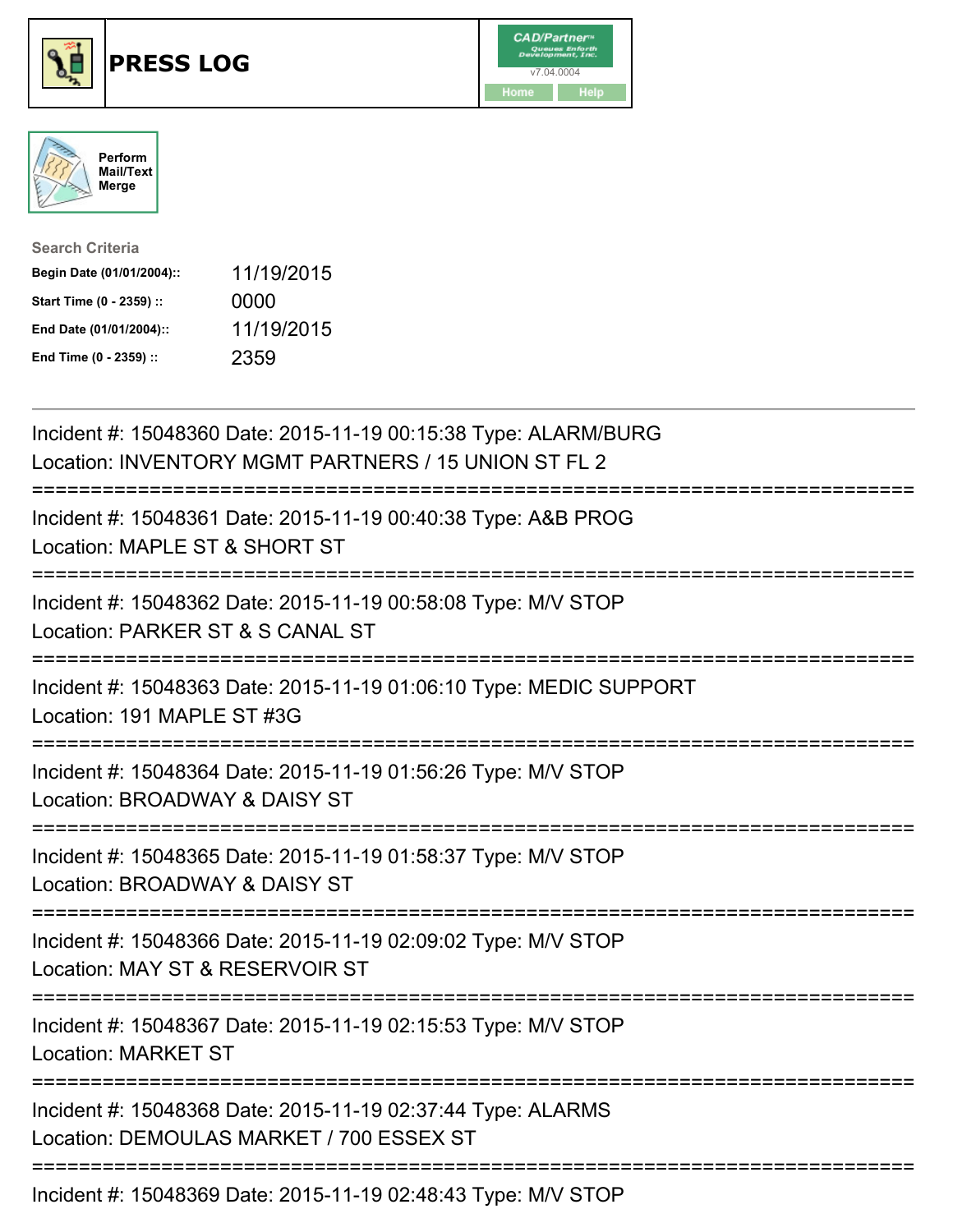Location: 700 ESSEX ST =========================================================================== Incident #: 15048370 Date: 2015-11-19 03:25:18 Type: UNWANTEDGUEST Location: 430 ESSEX ST FL 2 =========================================================================== Incident #: 15048371 Date: 2015-11-19 03:33:31 Type: ASSIST FIRE Location: MONARCH LOFTS / MERRIMACK ST & S UNION ST =========================================================================== Incident #: 15048372 Date: 2015-11-19 03:43:51 Type: ALARMS Location: DUNKIN DONUTS / 581 ANDOVER ST =========================================================================== Incident #: 15048373 Date: 2015-11-19 03:46:55 Type: MISSING PERS Location: 36 E LAUREL ST =========================================================================== Incident #: 15048374 Date: 2015-11-19 04:09:27 Type: STOL/MV/PAS Location: 55 MANN ST =========================================================================== Incident #: 15048375 Date: 2015-11-19 04:18:37 Type: M/V STOP Location: ANDOVER ST & S BROADWAY =========================================================================== Incident #: 15048376 Date: 2015-11-19 05:10:59 Type: MEDIC SUPPORT Location: 163 PARK ST FL 1 =========================================================================== Incident #: 15048377 Date: 2015-11-19 05:18:27 Type: RECOV/STOL/MV Location: BLANCHARD ST & FARNHAM ST =========================================================================== Incident #: 15048378 Date: 2015-11-19 05:26:48 Type: ASSSIT OTHER PD Location: LGHJ / 1 GENERAL ST =========================================================================== Incident #: 15048379 Date: 2015-11-19 06:45:16 Type: M/V STOP Location: MERRIMACK ST & S BROADWAY =========================================================================== Incident #: 15048380 Date: 2015-11-19 06:53:58 Type: ALARMS Location: 610 ANDOVER ST =========================================================================== Incident #: 15048381 Date: 2015-11-19 07:02:08 Type: TOW OF M/V Location: 35 FARNHAM ST =========================================================================== Incident #: 15048382 Date: 2015-11-19 07:11:53 Type: B&E/MV/PAST Location: 1047 ESSEX ST =========================================================================== Incident #: 15048383 Date: 2015-11-19 07:22:20 Type: MEDIC SUPPORT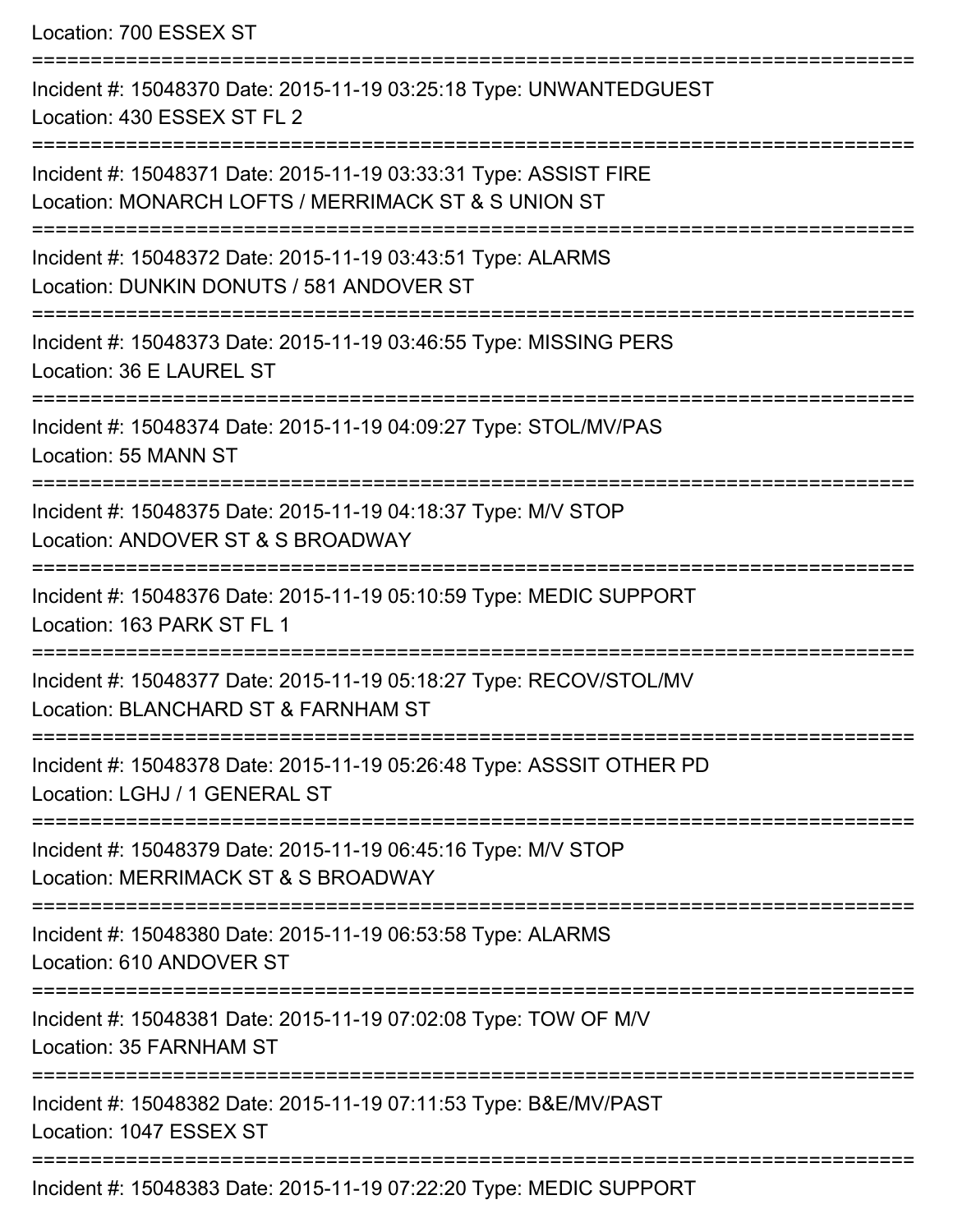| Incident #: 15048386 Date: 2015-11-19 07:25:33 Type: M/V STOP<br><b>Location: CENTRAL BRIDGE</b>        |
|---------------------------------------------------------------------------------------------------------|
| Incident #: 15048384 Date: 2015-11-19 07:25:42 Type: PARK & WALK<br>Location: BRADFORD ST & BROADWAY    |
| Incident #: 15048385 Date: 2015-11-19 07:26:22 Type: STA RELIEF<br>Location: LPD / 90 LOWELL ST         |
| Incident #: 15048387 Date: 2015-11-19 07:27:19 Type: CLOSE STREET<br>Location: HAVERHILL ST & UNION ST  |
| Incident #: 15048388 Date: 2015-11-19 07:40:05 Type: M/V STOP<br>Location: 156 MARGIN ST                |
| Incident #: 15048389 Date: 2015-11-19 07:49:10 Type: M/V STOP<br>Location: BROADWAY & TREMONT ST        |
| Incident #: 15048390 Date: 2015-11-19 07:51:37 Type: CLOSE STREET<br>Location: HAMPSHIRE ST & MYRTLE ST |
| Incident #: 15048391 Date: 2015-11-19 08:00:25 Type: MEDIC SUPPORT<br>Location: 1 BEACON AV #416        |
| Incident #: 15048392 Date: 2015-11-19 08:08:36 Type: WARRANT SERVE<br>Location: 398 SALEM ST            |
| Incident #: 15048393 Date: 2015-11-19 08:42:11 Type: VIO CITY ORD<br><b>Location: DURHAM ST</b>         |
| Incident #: 15048394 Date: 2015-11-19 08:47:04 Type: HIT & RUN M/V<br>Location: 59 CHELMSFORD ST        |
| Incident #: 15048395 Date: 2015-11-19 08:55:16 Type: TOW/REPOSSED<br>Location: MA 85EY72 / 230 WATER ST |
| Incident #: 15048396 Date: 2015-11-19 08:59:15 Type: TOW/REPOSSED<br>Location: MA 3GP175 / 50 COMMON ST |
| Incident #: 15048397 Date: 2015-11-19 09:14:03 Type: GENERAL SERV                                       |

 $L = LL$ ,  $L = R \times R$  BBOA BROADWAY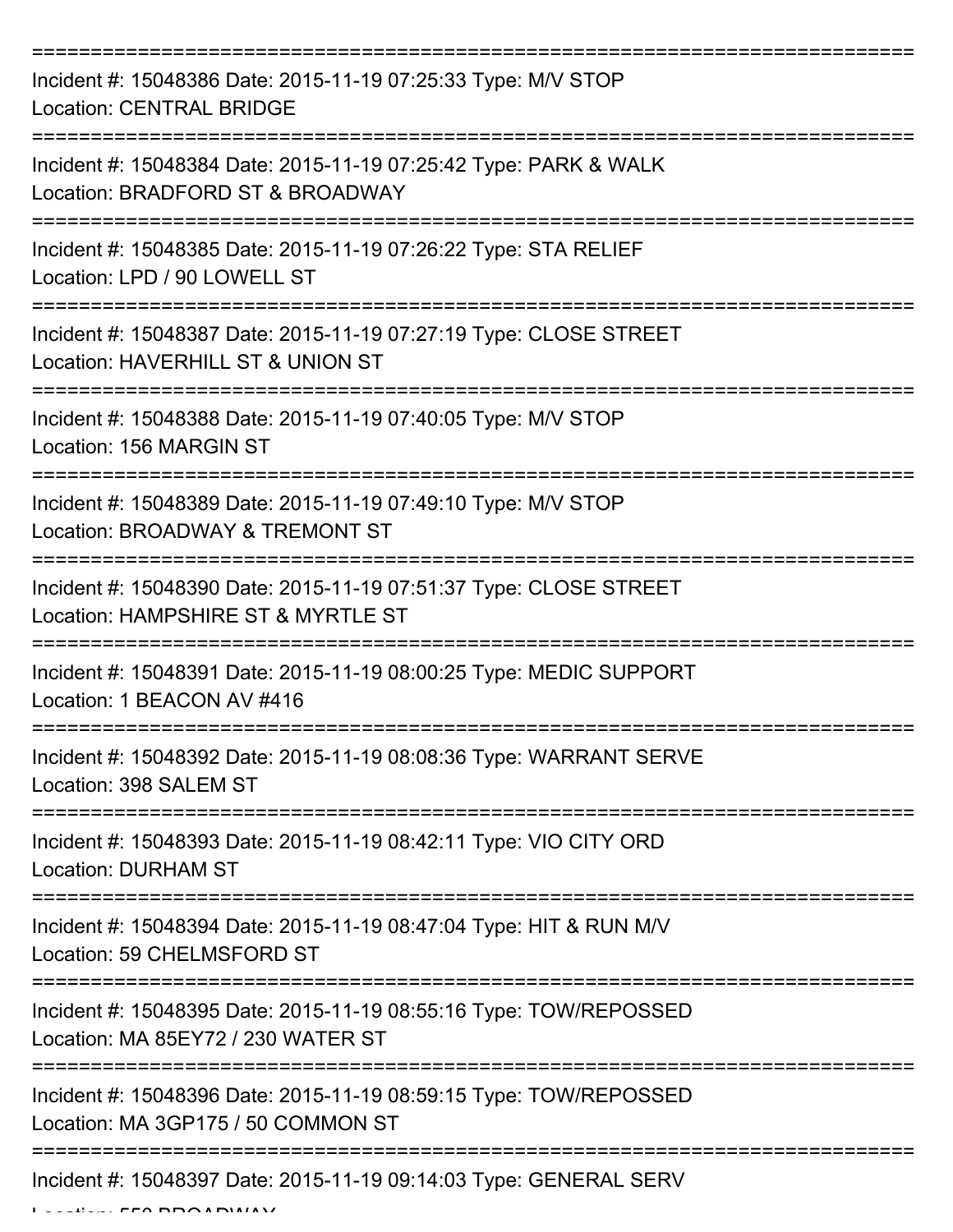| Incident #: 15048398 Date: 2015-11-19 09:43:03 Type: ABAND MV<br>Location: 277 HIGH ST                                  |
|-------------------------------------------------------------------------------------------------------------------------|
| Incident #: 15048399 Date: 2015-11-19 10:11:11 Type: M/V STOP<br>Location: BROADWAY & TREMONT ST                        |
| Incident #: 15048400 Date: 2015-11-19 10:20:45 Type: MEDIC SUPPORT<br>Location: LAHEY CLINIC / 12 METHUEN ST            |
| Incident #: 15048401 Date: 2015-11-19 10:26:17 Type: DOMESTIC/PROG<br>Location: 10 GRAFTON ST                           |
| Incident #: 15048402 Date: 2015-11-19 10:38:15 Type: DRUG VIO<br>Location: 33 MORTON ST                                 |
| Incident #: 15048403 Date: 2015-11-19 10:39:50 Type: 209A/SERVE<br>Location: 68 DURSO AV                                |
| Incident #: 15048404 Date: 2015-11-19 10:45:48 Type: ALARM/BURG<br>Location: 256 ESSEX ST #202                          |
| Incident #: 15048405 Date: 2015-11-19 10:49:53 Type: LARCENY/PAST<br>Location: LAWRENCE PUBLIC LIBRARY / 51 LAWRENCE ST |
| Incident #: 15048406 Date: 2015-11-19 10:51:25 Type: A&B D/W PAST<br>Location: W DALTON ST                              |
| Incident #: 15048407 Date: 2015-11-19 11:01:51 Type: 209A/SERVE<br>Location: 258 ANDOVER ST                             |
| Incident #: 15048408 Date: 2015-11-19 11:04:02 Type: WARRANT SERVE<br>Location: 25 JORDAN ST                            |
| Incident #: 15048409 Date: 2015-11-19 11:04:40 Type: SUICIDE ATTEMPT<br>Location: 105 HAWTHORNE WAY #2212               |
| Incident #: 15048410 Date: 2015-11-19 11:09:55 Type: WARRANT SERVE<br>Location: 499 ESSEX ST                            |
| Incident #: 15048411 Date: 2015-11-19 11:19:46 Type: M/V STOP                                                           |

Location: MADKET CT & DADKED CT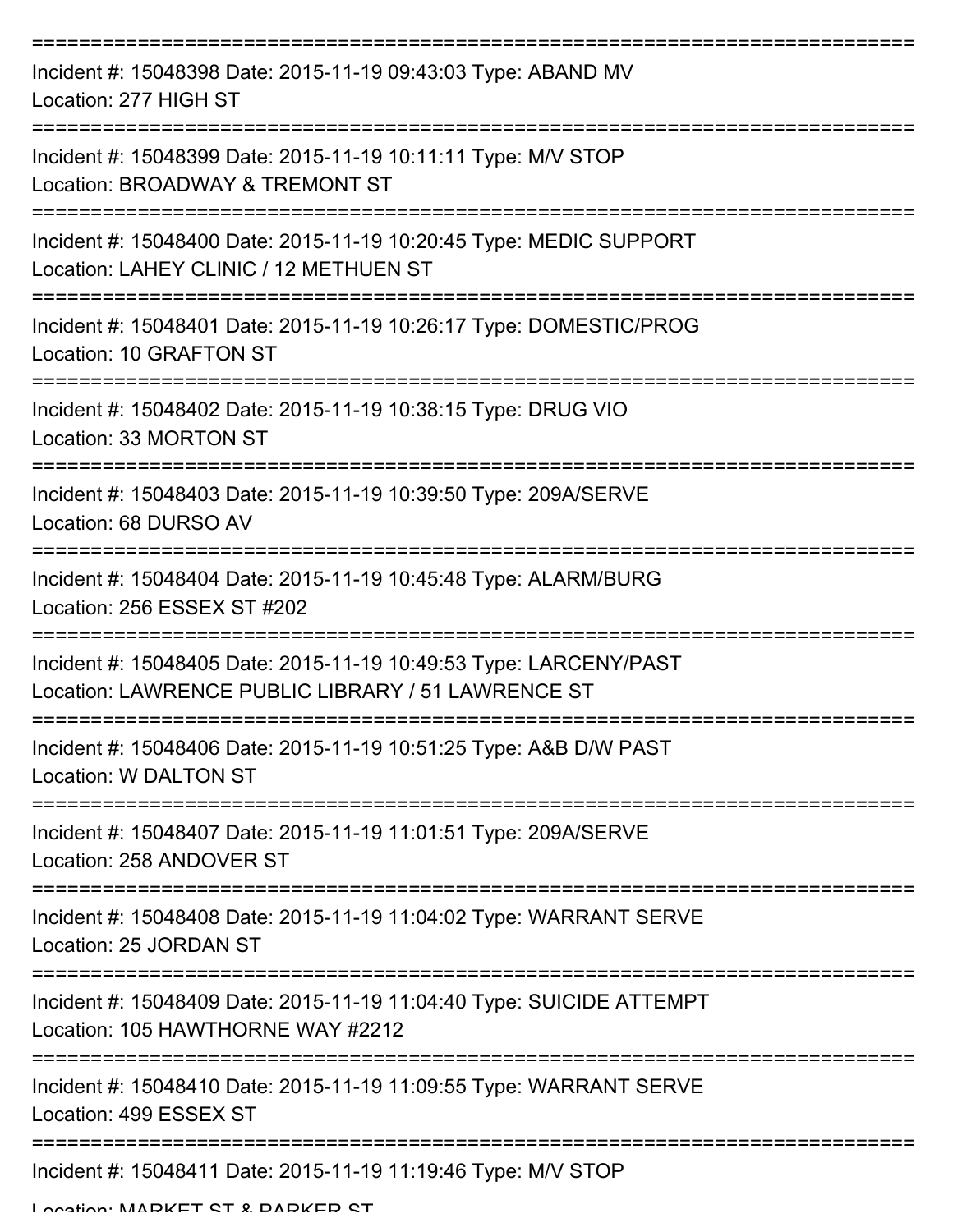| Incident #: 15048413 Date: 2015-11-19 11:28:50 Type: WARRANT SERVE<br>Location: 36 WOODLAND CT             |
|------------------------------------------------------------------------------------------------------------|
| Incident #: 15048414 Date: 2015-11-19 11:36:48 Type: SUICIDE ATTEMPT<br>Location: 107 MARGIN ST FL 1       |
| Incident #: 15048415 Date: 2015-11-19 11:39:14 Type: KEEP PEACE<br>Location: 4 EASTON ST                   |
| Incident #: 15048416 Date: 2015-11-19 11:39:17 Type: LIC PLATE STO<br>Location: 60 OSGOOD ST               |
| Incident #: 15048417 Date: 2015-11-19 12:01:17 Type: DISTURBANCE<br>Location: BRUCE SCHOOL / 135 BUTLER ST |
| Incident #: 15048418 Date: 2015-11-19 12:16:24 Type: INVEST CONT<br>Location: 15 GROVE ST                  |
| Incident #: 15048419 Date: 2015-11-19 12:25:35 Type: ANIMAL COMPL<br>Location: 123 LAWRENCE ST             |
| Incident #: 15048420 Date: 2015-11-19 12:26:27 Type: TOW OF M/V<br>Location: 20 EVERETT ST                 |
| Incident #: 15048421 Date: 2015-11-19 12:27:12 Type: GENERAL SERV<br>Location: 550 BROADWAY                |
| Incident #: 15048422 Date: 2015-11-19 13:02:46 Type: TRESPASSING<br>Location: 52 FRANKLIN ST               |
| Incident #: 15048424 Date: 2015-11-19 13:17:25 Type: HIT & RUN M/V<br>Location: 9 ELM ST                   |
| Incident #: 15048423 Date: 2015-11-19 13:18:34 Type: TOW/REPOSSED<br>Location: 113 OXFORD ST               |
| Incident #: 15048425 Date: 2015-11-19 13:25:19 Type: UNKNOWN PROB<br>Location: 69 FERRY ST FL 1ST          |
| Incident #: 15048426 Date: 2015-11-19 13:32:20 Type: AUTO ACC/NO PI                                        |

Location: 3 MELROSE ST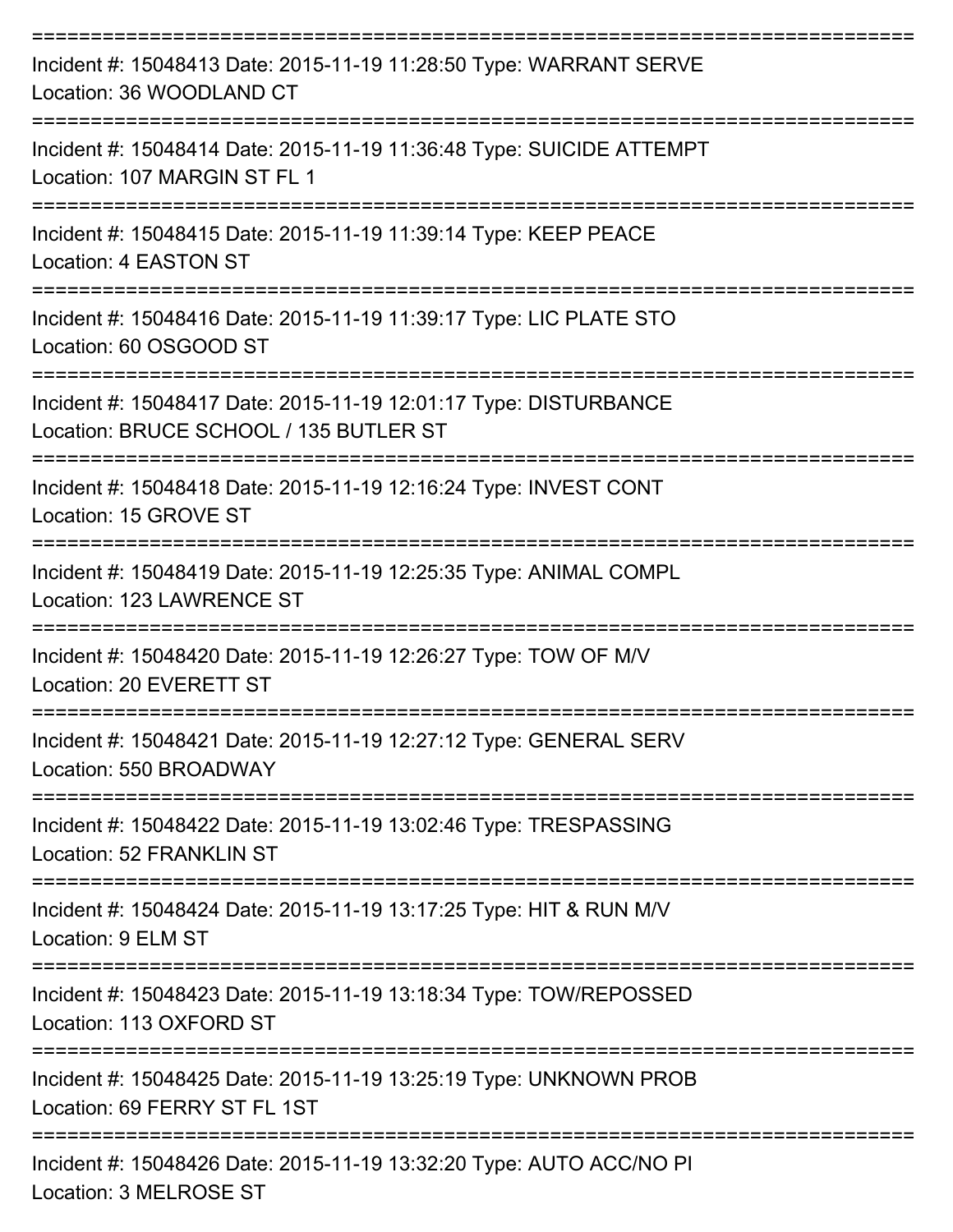| Incident #: 15048427 Date: 2015-11-19 13:41:40 Type: M/V STOP<br>Location: E HAVERHILL ST & PROSPECT ST                         |
|---------------------------------------------------------------------------------------------------------------------------------|
| Incident #: 15048428 Date: 2015-11-19 13:47:32 Type: 209A/SERVE<br>Location: 125 GARDEN ST                                      |
| Incident #: 15048429 Date: 2015-11-19 13:54:54 Type: 209A/SERVE<br>Location: 115 GARDEN ST                                      |
| ;==================================<br>Incident #: 15048430 Date: 2015-11-19 14:11:47 Type: 209A/SERVE<br>Location: 189 PARK ST |
| Incident #: 15048431 Date: 2015-11-19 14:13:40 Type: TOW OF M/V<br><b>Location: LEBANON ST</b>                                  |
| Incident #: 15048432 Date: 2015-11-19 14:16:32 Type: RECOV/STOL/MV<br>Location: BRUCE ST & CORNISH ST                           |
| :=========================<br>Incident #: 15048433 Date: 2015-11-19 14:21:50 Type: INVESTIGATION<br>Location: 233 HAVERHILL ST  |
| Incident #: 15048434 Date: 2015-11-19 14:24:35 Type: 209A/SERVE<br>Location: 279 PARK ST                                        |
| Incident #: 15048436 Date: 2015-11-19 14:27:20 Type: DISTURBANCE<br>Location: 205 BROADWAY                                      |
| Incident #: 15048435 Date: 2015-11-19 14:27:41 Type: B&E/PAST<br>Location: 103 HAVERHILL ST                                     |
| Incident #: 15048437 Date: 2015-11-19 14:35:42 Type: TRESPASSING<br>Location: 231 HAMPSHIRE ST                                  |
| Incident #: 15048438 Date: 2015-11-19 14:47:48 Type: WARRANT SERVE<br>Location: 25 BEVEL ST                                     |
| Incident #: 15048439 Date: 2015-11-19 14:49:07 Type: 209A/SERVE<br>Location: 363 BROADWAY                                       |
| Incident #: 15048440 Date: 2015-11-19 15:18:16 Type: AUTO ACC/UNK PI<br>Location: 51 MILTON ST                                  |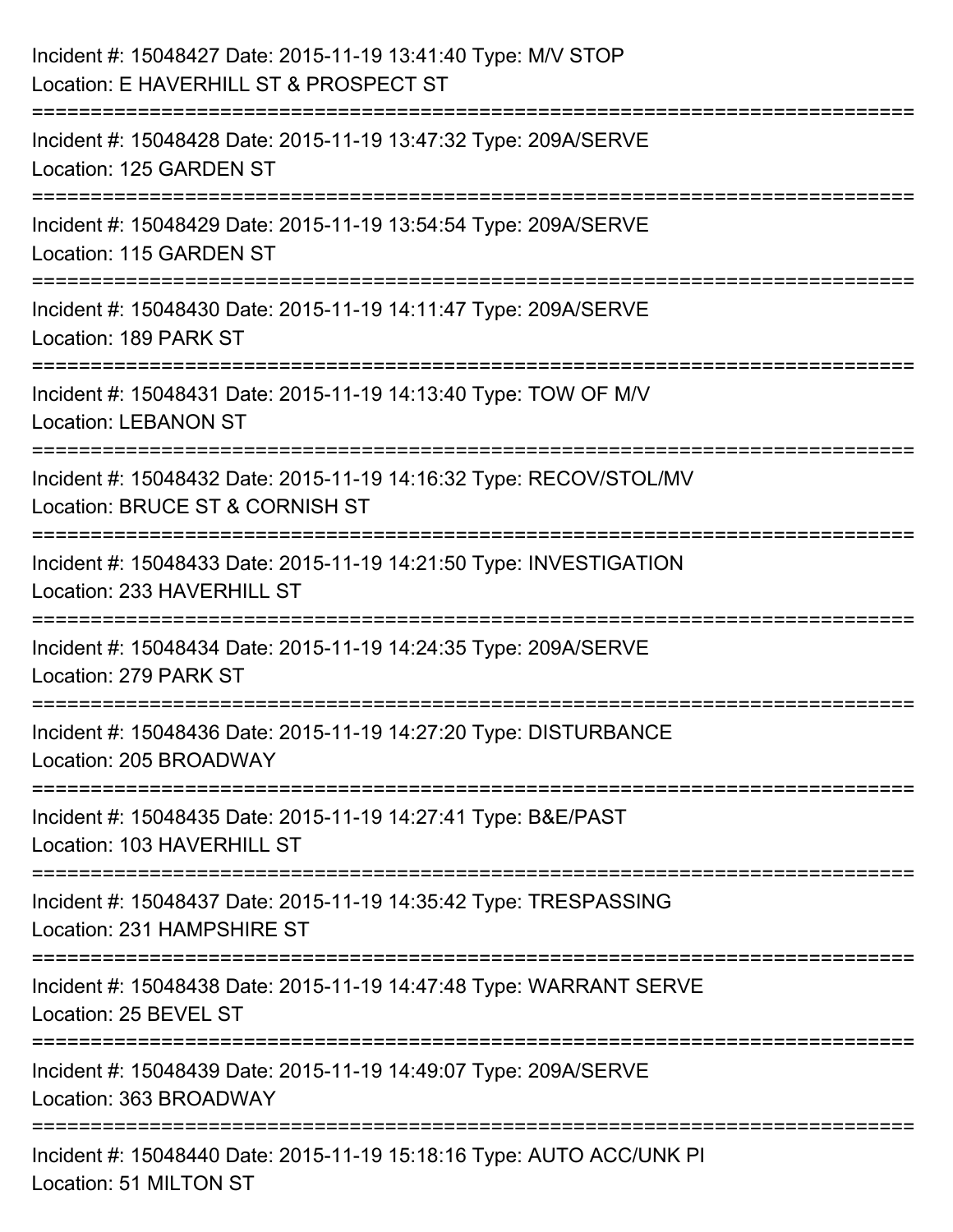| Incident #: 15048441 Date: 2015-11-19 15:25:05 Type: AUTO ACC/NO PI<br>Location: 620 ESSEX ST                                                                                |
|------------------------------------------------------------------------------------------------------------------------------------------------------------------------------|
| Incident #: 15048442 Date: 2015-11-19 15:39:24 Type: DOMESTIC/PAST<br>Location: CANAL ST & MARSTON ST                                                                        |
| Incident #: 15048443 Date: 2015-11-19 15:42:44 Type: WARRANT SERVE<br>Location: 25 BEVEL ST                                                                                  |
| Incident #: 15048444 Date: 2015-11-19 15:43:35 Type: DISORDERLY<br>Location: E HAVERHILL ST & FERRY ST                                                                       |
| Incident #: 15048445 Date: 2015-11-19 15:48:27 Type: AUTO ACC/NO PI<br>Location: FERRY ST & SAXONIA AV<br>:===================================<br>-------------------------- |
| Incident #: 15048446 Date: 2015-11-19 15:51:31 Type: LARCENY/PAST<br>Location: SEVEN ELEVEN / 370 BROADWAY                                                                   |
| Incident #: 15048448 Date: 2015-11-19 15:59:00 Type: ASSSIT OTHER PD<br>Location: 162 WEST ST FL 2ND                                                                         |
| Incident #: 15048447 Date: 2015-11-19 15:59:54 Type: SUS PERS/MV<br>Location: CENTRE ST & WALNUT ST                                                                          |
| Incident #: 15048449 Date: 2015-11-19 16:16:08 Type: MEDIC SUPPORT<br>Location: E HAVERHILL ST & PROSPECT ST                                                                 |
| Incident #: 15048450 Date: 2015-11-19 16:50:09 Type: ASSIST FIRE<br>Location: 11 ATKINSON ST                                                                                 |
| Incident #: 15048451 Date: 2015-11-19 17:02:43 Type: NOISE ORD<br>Location: 115 JACKSON ST #B FL 3                                                                           |
| Incident #: 15048452 Date: 2015-11-19 17:04:58 Type: ALARM/BURG<br>Location: MATOS RESIDENCE / 14 JUNIPER ST #1                                                              |
| ===========================<br>Incident #: 15048453 Date: 2015-11-19 17:13:45 Type: M/V STOP<br>Location: EXETER ST & WINTHROP AV                                            |
| Incident #: 15048454 Date: 2015-11-19 17:31:23 Type: KEEP PEACE<br>Location: 26 HILLSIDE AV FL 3 REAR                                                                        |

===========================================================================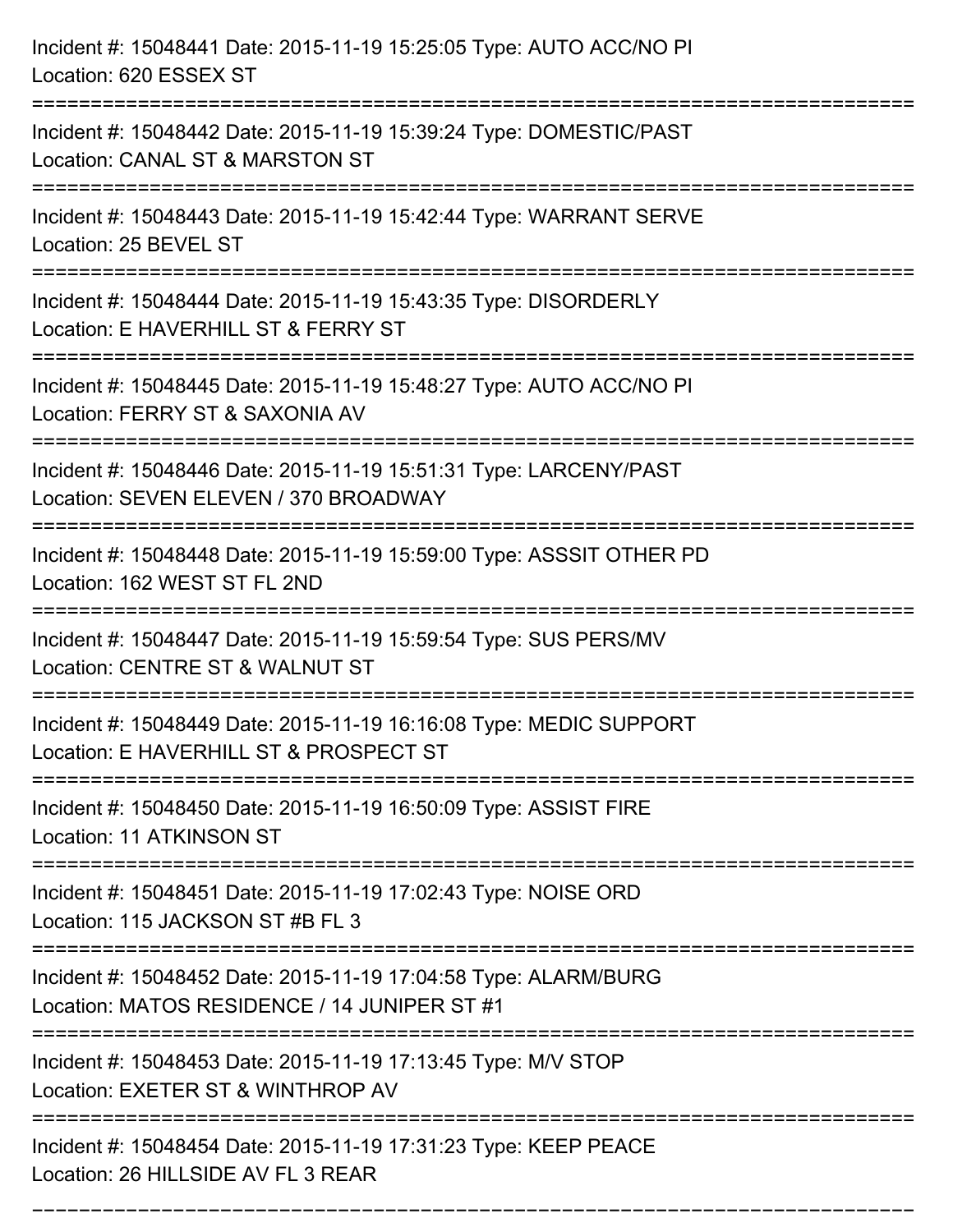| Incident #: 15048456 Date: 2015-11-19 17:43:29 Type: ALARM/BURG<br>Location: EXCEL HVAC / 61 GLENN ST<br>Incident #: 15048457 Date: 2015-11-19 17:48:13 Type: M/V STOP<br>Location: 135 BROADW<br>Incident #: 15048458 Date: 2015-11-19 17:50:22 Type: CK WELL BEING<br>Location: 162 WEST ST FL 2<br>Incident #: 15048459 Date: 2015-11-19 17:52:54 Type: M/V STOP<br>Location: BAILEY ST & PARKER ST<br>;=============================<br>Incident #: 15048460 Date: 2015-11-19 17:54:51 Type: FIRE<br>Location: FROST SCHOOL / 11 CYR DR<br>Incident #: 15048461 Date: 2015-11-19 17:55:42 Type: FIRE<br>Location: 10 SPRINGFIELD ST<br>Incident #: 15048462 Date: 2015-11-19 17:56:55 Type: M/V STOP<br>Location: GORHAM ST & S BROADWAY<br>Incident #: 15048463 Date: 2015-11-19 18:03:22 Type: MEDIC SUPPORT<br>Location: 77 S UNION ST<br>Incident #: 15048464 Date: 2015-11-19 18:26:07 Type: B&E/PAST<br>Location: 1 ROYAL ST #BASEMENT |
|--------------------------------------------------------------------------------------------------------------------------------------------------------------------------------------------------------------------------------------------------------------------------------------------------------------------------------------------------------------------------------------------------------------------------------------------------------------------------------------------------------------------------------------------------------------------------------------------------------------------------------------------------------------------------------------------------------------------------------------------------------------------------------------------------------------------------------------------------------------------------------------------------------------------------------------------------|
|                                                                                                                                                                                                                                                                                                                                                                                                                                                                                                                                                                                                                                                                                                                                                                                                                                                                                                                                                  |
|                                                                                                                                                                                                                                                                                                                                                                                                                                                                                                                                                                                                                                                                                                                                                                                                                                                                                                                                                  |
|                                                                                                                                                                                                                                                                                                                                                                                                                                                                                                                                                                                                                                                                                                                                                                                                                                                                                                                                                  |
|                                                                                                                                                                                                                                                                                                                                                                                                                                                                                                                                                                                                                                                                                                                                                                                                                                                                                                                                                  |
|                                                                                                                                                                                                                                                                                                                                                                                                                                                                                                                                                                                                                                                                                                                                                                                                                                                                                                                                                  |
|                                                                                                                                                                                                                                                                                                                                                                                                                                                                                                                                                                                                                                                                                                                                                                                                                                                                                                                                                  |
|                                                                                                                                                                                                                                                                                                                                                                                                                                                                                                                                                                                                                                                                                                                                                                                                                                                                                                                                                  |
|                                                                                                                                                                                                                                                                                                                                                                                                                                                                                                                                                                                                                                                                                                                                                                                                                                                                                                                                                  |
|                                                                                                                                                                                                                                                                                                                                                                                                                                                                                                                                                                                                                                                                                                                                                                                                                                                                                                                                                  |
| Incident #: 15048465 Date: 2015-11-19 18:27:59 Type: M/V STOP<br>Location: 195 LOWELL ST                                                                                                                                                                                                                                                                                                                                                                                                                                                                                                                                                                                                                                                                                                                                                                                                                                                         |
| Incident #: 15048466 Date: 2015-11-19 18:31:20 Type: M/V STOP<br>Location: 38 MELROSE ST                                                                                                                                                                                                                                                                                                                                                                                                                                                                                                                                                                                                                                                                                                                                                                                                                                                         |
| =========================<br>Incident #: 15048467 Date: 2015-11-19 18:40:41 Type: MEDIC SUPPORT<br>Location: 22 HALLENAN AV                                                                                                                                                                                                                                                                                                                                                                                                                                                                                                                                                                                                                                                                                                                                                                                                                      |
| Incident #: 15048468 Date: 2015-11-19 18:41:55 Type: M/V STOP<br>Location: 28 MELROSE ST                                                                                                                                                                                                                                                                                                                                                                                                                                                                                                                                                                                                                                                                                                                                                                                                                                                         |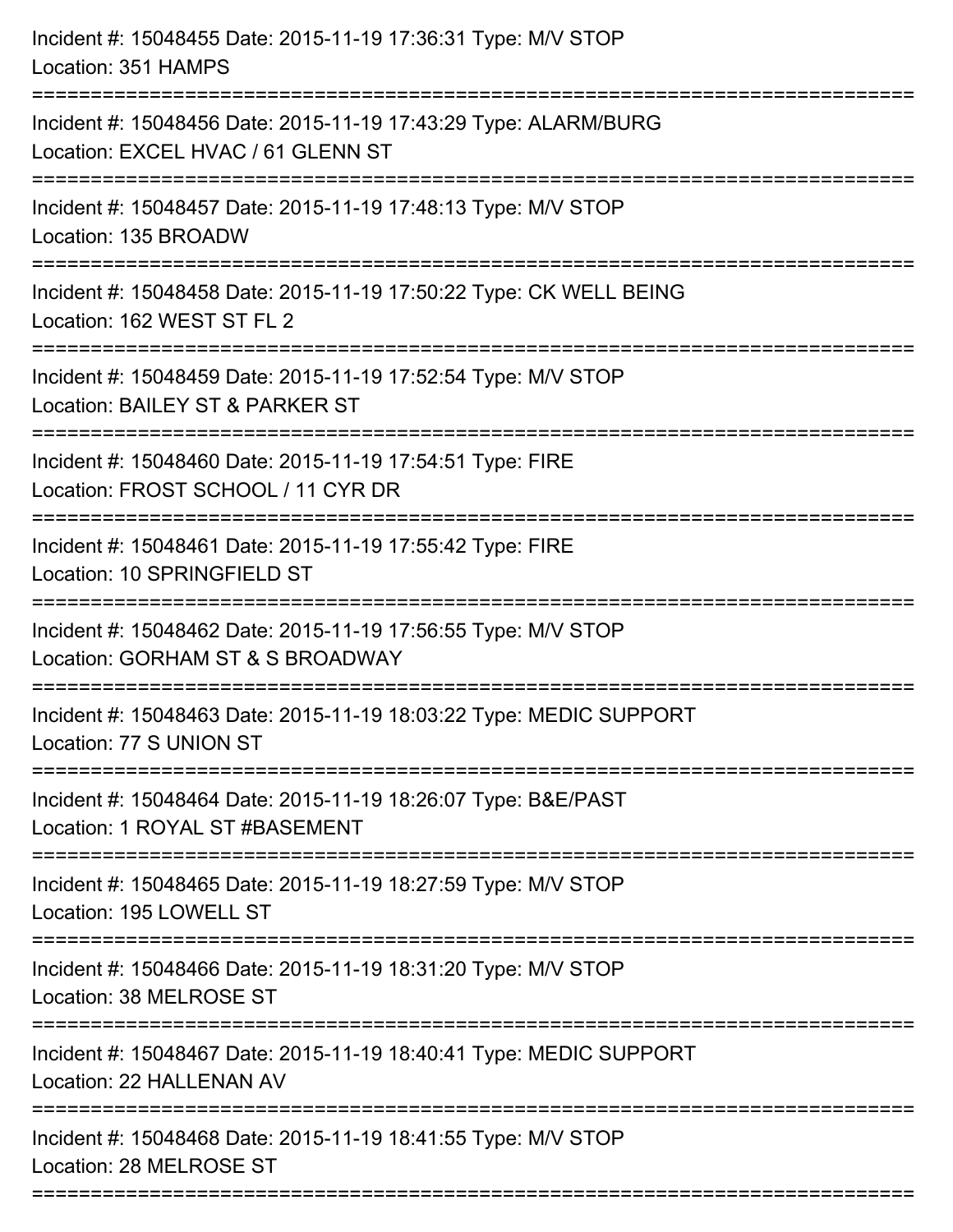Location: CANAL ST & UNION ST

| Incident #: 15048470 Date: 2015-11-19 18:54:59 Type: M/V STOP<br>Location: 78 CROSS ST                             |
|--------------------------------------------------------------------------------------------------------------------|
| Incident #: 15048471 Date: 2015-11-19 19:21:47 Type: AUTO ACC/NO PI<br>Location: MARSTON ST & PROSPECT ST          |
| Incident #: 15048472 Date: 2015-11-19 19:26:03 Type: M/V STOP<br>Location: PHILLIPS ST & SALEM ST                  |
| Incident #: 15048473 Date: 2015-11-19 19:34:39 Type: M/V STOP<br>Location: 198 LAWRENCE ST                         |
| Incident #: 15048474 Date: 2015-11-19 19:54:57 Type: ALARM/BURG<br>Location: 105 JACKSON ST                        |
| Incident #: 15048475 Date: 2015-11-19 19:57:04 Type: 911 HANG UP<br>Location: DENTAL DREAMS / 700 ESSEX ST         |
| Incident #: 15048476 Date: 2015-11-19 19:57:38 Type: A&B PAST<br>Location: 58 BOWDOIN ST<br>==============         |
| Incident #: 15048477 Date: 2015-11-19 20:00:28 Type: MEDIC SUPPORT<br>Location: 115 MARKET ST FL 2                 |
| Incident #: 15048478 Date: 2015-11-19 20:08:42 Type: NOISE ORD<br>Location: 54 E HAVERHILL ST                      |
| =============<br>Incident #: 15048479 Date: 2015-11-19 20:10:45 Type: M/V STOP<br>Location: 698 ESSEX ST           |
| Incident #: 15048480 Date: 2015-11-19 20:12:02 Type: DISTURBANCE<br>Location: 126 BEACON AV                        |
| Incident #: 15048481 Date: 2015-11-19 20:20:17 Type: MEDIC SUPPORT<br>Location: 245 BROADWAY #19 FL 3              |
| Incident #: 15048482 Date: 2015-11-19 20:25:16 Type: DISTURBANCE<br>Location: UNION SUPERMARKET / 473 HAVERHILL ST |
|                                                                                                                    |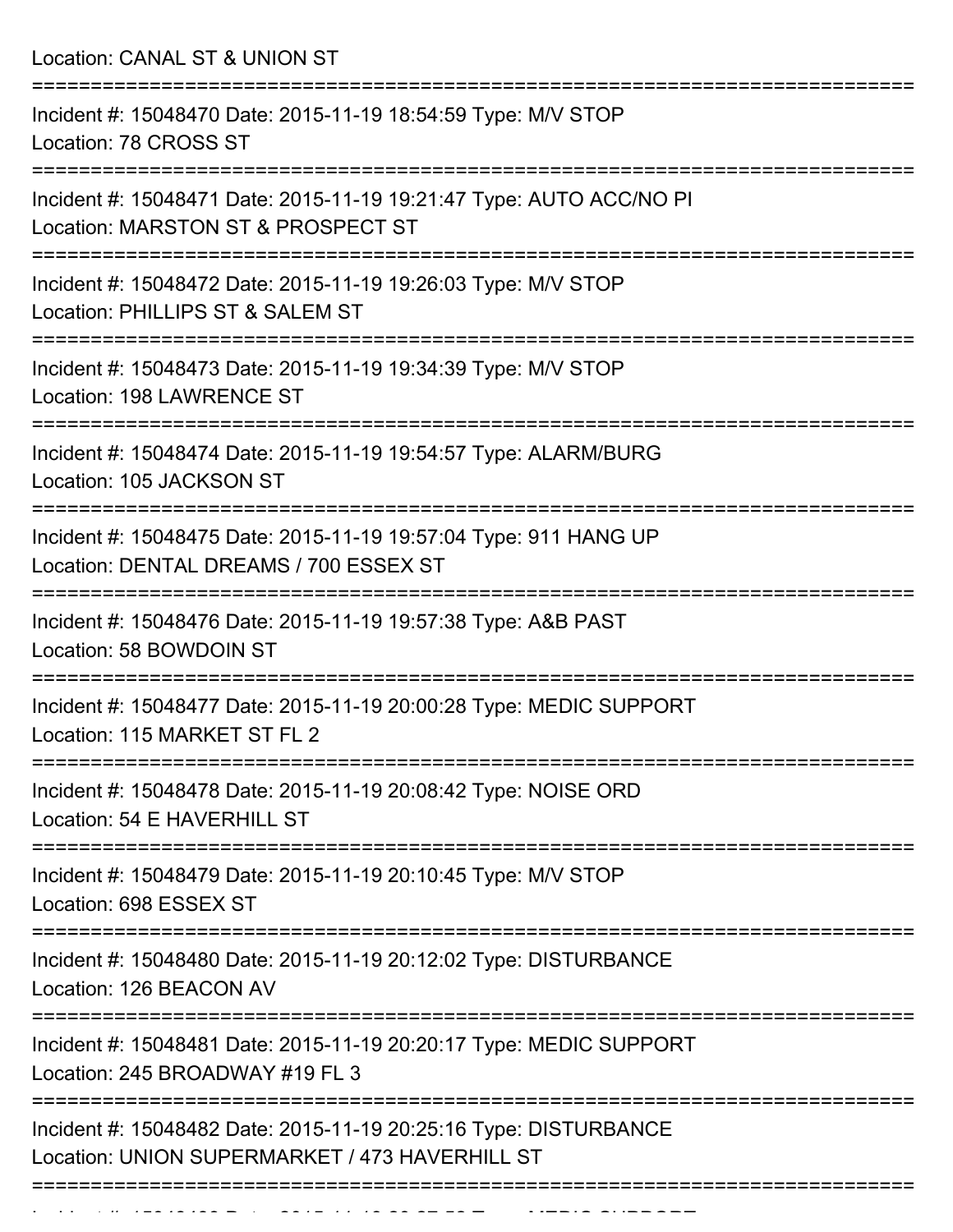Location: 53 BRADFORD ST #1

| Incident #: 15048484 Date: 2015-11-19 20:44:31 Type: M/V STOP<br>Location: 266 BROADWAY                                  |
|--------------------------------------------------------------------------------------------------------------------------|
| Incident #: 15048485 Date: 2015-11-19 21:27:05 Type: M/V STOP<br>Location: 18 MARSTON ST                                 |
| Incident #: 15048486 Date: 2015-11-19 21:39:48 Type: UNWANTEDGUEST<br>Location: 2 SPRINGFIELD ST #7                      |
| Incident #: 15048487 Date: 2015-11-19 21:47:00 Type: AUTO ACC/UNK PI<br>Location: PINE APTS / MT VERNON ST               |
| Incident #: 15048488 Date: 2015-11-19 21:50:23 Type: AUTO ACC/NO PI<br>Location: 380 MERRIMACK ST                        |
| Incident #: 15048489 Date: 2015-11-19 21:56:52 Type: DISTURBANCE<br>Location: MCDONALDS / 50 BROADWAY<br>--------------- |
| Incident #: 15048490 Date: 2015-11-19 22:07:05 Type: DOMESTIC/PROG<br>Location: 331 SALEM ST #B                          |
| Incident #: 15048491 Date: 2015-11-19 22:07:07 Type: ALARM/BURG<br>Location: 96 E HAVERHILL ST                           |
| Incident #: 15048492 Date: 2015-11-19 22:13:18 Type: M/V STOP<br><b>Location: EVERETT ST</b>                             |
| Incident #: 15048493 Date: 2015-11-19 22:17:02 Type: EXTRA SURVEIL<br>Location: ALDER ST & POPLAR ST                     |
| Incident #: 15048494 Date: 2015-11-19 22:17:59 Type: EXTRA SURVEIL<br>Location: HAVERHILL ST & JACKSON ST                |
| Incident #: 15048495 Date: 2015-11-19 22:19:01 Type: MEDIC SUPPORT<br>Location: CVS / 266 BROADWAY                       |
| Incident #: 15048496 Date: 2015-11-19 22:19:03 Type: AUTO ACC/PI<br>Location: 1010 ESSEX ST                              |
|                                                                                                                          |